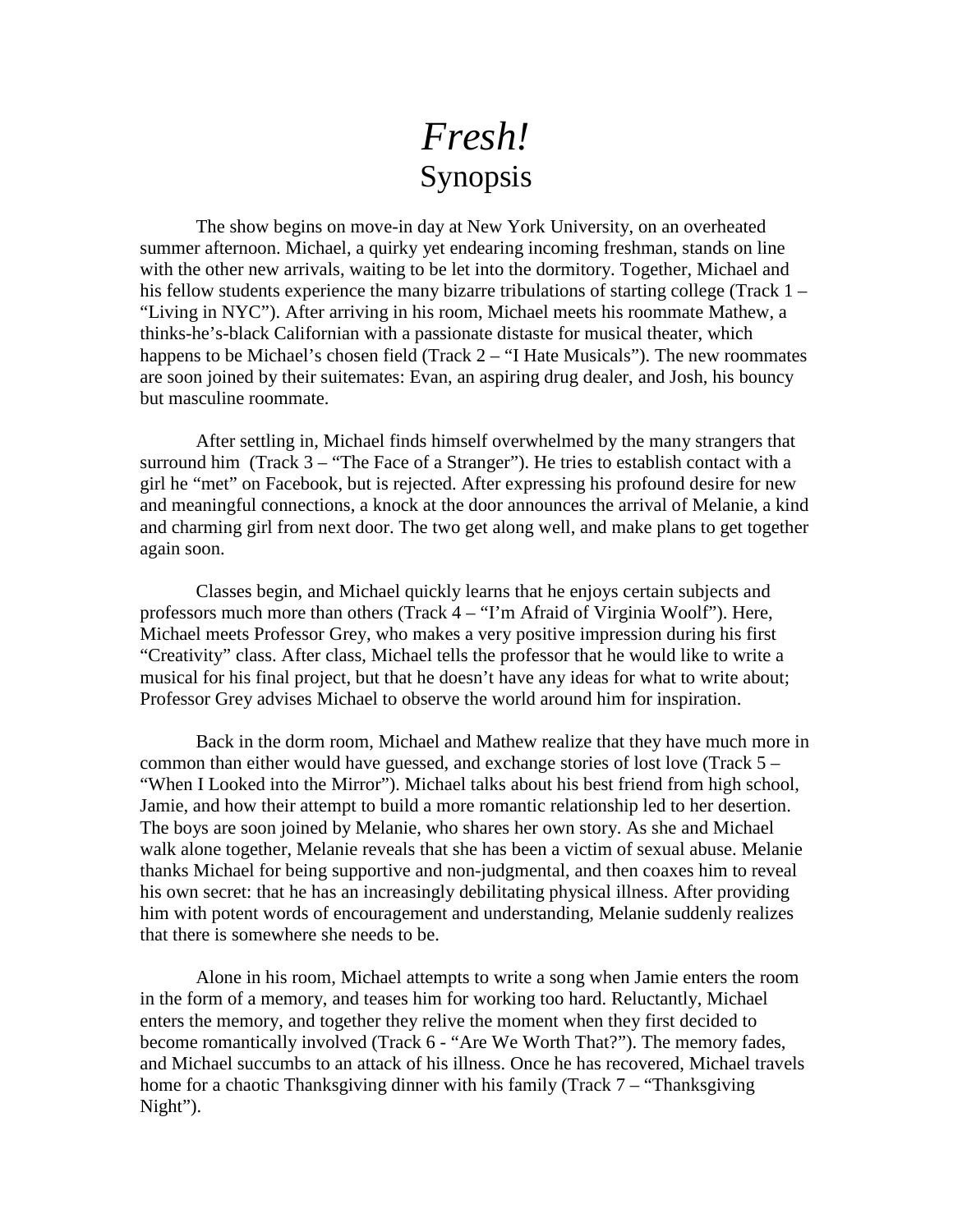After returning to school, Michael's roommate and suitemates convince him to accompany them to a trendy New York dance club. After gaining entry to the club (Track 8 – "Intro to The Dance Club"), Michael proves himself quite the killjoy, and chooses to sit at the bar rather than join the crowd (Track 9 – "The Dance Club"). Melanie finds him there, and Michael buys her some food which she gives away while his back is turned. Finally, Melanie convinces Michael to get up and enjoy himself; as the act draws to a close, Michael joins the crowd energetically and enthusiastically. Michael smiles triumphantly, then staggers slightly before collapsing to the floor.

 Act Two begins (Track 10 – "Act II Overture") over winter break, when a doctor tells Michael that he has a connective tissue disorder with symptoms that will worsen over time. Unsure of how to process this information, Michael returns to his old high school, where he is greeted enthusiastically by a handful of old friends. As Michael exits the room, Jamie enters to an explosion of sound from her excited base of admirers, all of whom have seen ads for a new movie she is in. Gratified, Jamie professes her affection for her newly-acquired fame to her attentive audience (Track 11 – "Here I Am"). The room freezes as Michael reenters the room and makes eye contact with Jamie. Jamie then regains her composure, and continues to sign autographs and pose for pictures while Michael looks on longingly (Track 12 – "When I Looked into the Mirror (Reprise)").

 School resumes, and Michael is welcomed home by Mathew and Melanie. Michael gives Melanie a box of cookies as a present, which she throws out upon leaving the room. Michael is then approached online by a mysterious girl who reveals deep feelings for him (Track 13 – "I've Got A Crush On You"). Although delighted by the attention, Michael's euphoria is abruptly halted when he realizes that he is speaking not to a mysterious girl, but rather a gay male named "Fatty" McGee, who was inspired to write to Michael after discovering Michael's Facebook profile, which had apparently been altered by Mathew and Josh to include such interests as "men" and "sex with guys." Michael consoles the guy, and then confronts the hysterically-laughing Mathew and Josh, whom he is unsuccessful at staying mad at. Michael's laughter soon turns to physical anguish as he experiences the worst attack he has had so far; Mathew runs to get Melanie, who comforts Michael through the worst of the episode.

 As Michael's symptoms increase in severity and consistency, he grows increasingly frustrated and hostile. Melanie comes to cheer him up, who rebuffs her for the box of cookies that he discovered in the trash can. Melanie admits that she is anorexic, and this admission temporarily breaks Michael's spell of self-absorption. As the two talk, they realize that what they both want more than anything in the world is to feel understood by another person. The conversation culminates in a long kiss. The two then go for a walk by the Hudson, where each professes what they see in one another (Track 14 – "Forever Starts Right Now"). In what seems to be a repeating pattern, Melanie announces that she has somewhere to be, and leaves.

 Meanwhile, Evan hosts a substance abuse party in the dorm room (Track 15 - "Drugs, Drugs, Drugs"). Michael returns to the dorm, passing Melanie on the way; she brushes him off and leaves him to his paranoid suspicions (Track 16 – "Cryptic Words").